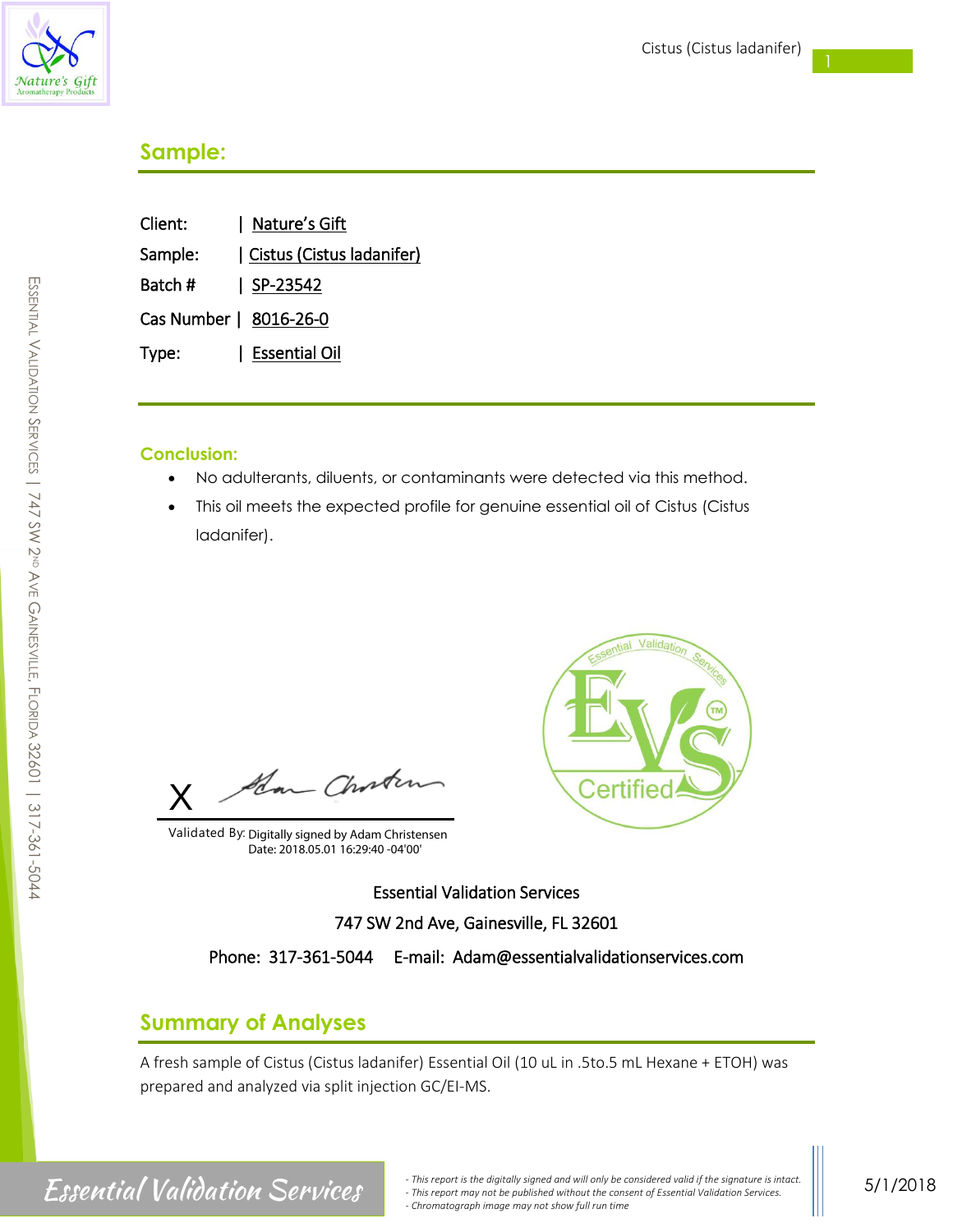2



| <b>Main Compounds</b>   | <b>Percentages</b> |
|-------------------------|--------------------|
| alpha-Pinene            | 28.34%             |
| Bornyl acetate          | 6.23%              |
| Viridiflorene           | 5.84%              |
| Viridiflorol            | 4.87%              |
| para-Cymene             | 4.81%              |
| Camphene                | 4.37%              |
| trans-Pinocarveol       | 3.20%              |
| Terpinolene             | 2.83%              |
| Limonene (Co-Eluting)   | 2.14%              |
| (Z)-beta-Ocimene        | 1.98%              |
| Ledol                   | 1.53%              |
| 9-epi-(E)-Caryophyllene | 1.49%              |
| gamma-Terpinene         | 1.47%              |

| <b>Monoterpenes</b> | <b>Sesquiterpenes</b> | Monoterpenols | <b>Sesquiterpenols</b> | <b>Ketones</b> |
|---------------------|-----------------------|---------------|------------------------|----------------|
| 50.26%              | 13.84%                | 7.40%         | 7.14%                  | 3.27%          |
|                     |                       |               |                        |                |
| <b>Esters</b>       | <b>Ethers</b>         | Aldehydes     | <b>Phenols</b>         | <b>Other</b>   |
| 7.44%               | 1.23%                 | 1.44%         | 0.19%                  | 7.79%          |



Finis report is the digitally signed and will only be considered valid if the signature is intact.<br>
This report may not be published without the consent of Essential Validation Services.<br>
Chemotecarchi mage may not be publ *- This report may not be published without the consent of Essential Validation Services. - Chromatograph image may not show full run time*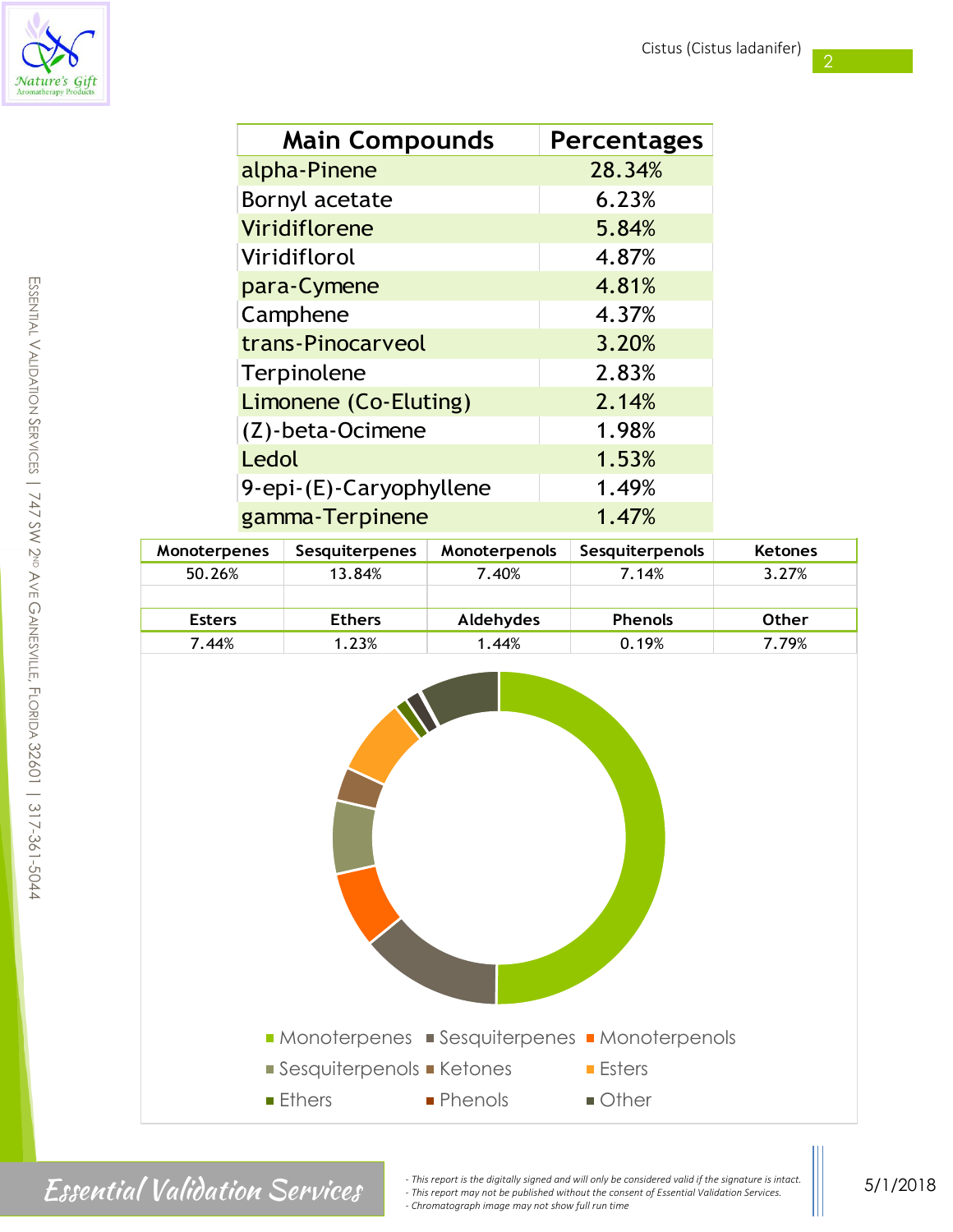



RT: 4.39 - 66.88

 $\overline{5}$ 

1279

န္ၾ

E

5/1/2018

Finis report is the digitally signed and will only be considered valid if the signature is intact.<br>
This report may not be published without the consent of Essential Validation Services.<br>
Chromatograph image may not show f *- This report may not be published without the consent of Essential Validation Services. - Chromatograph image may not show full run time*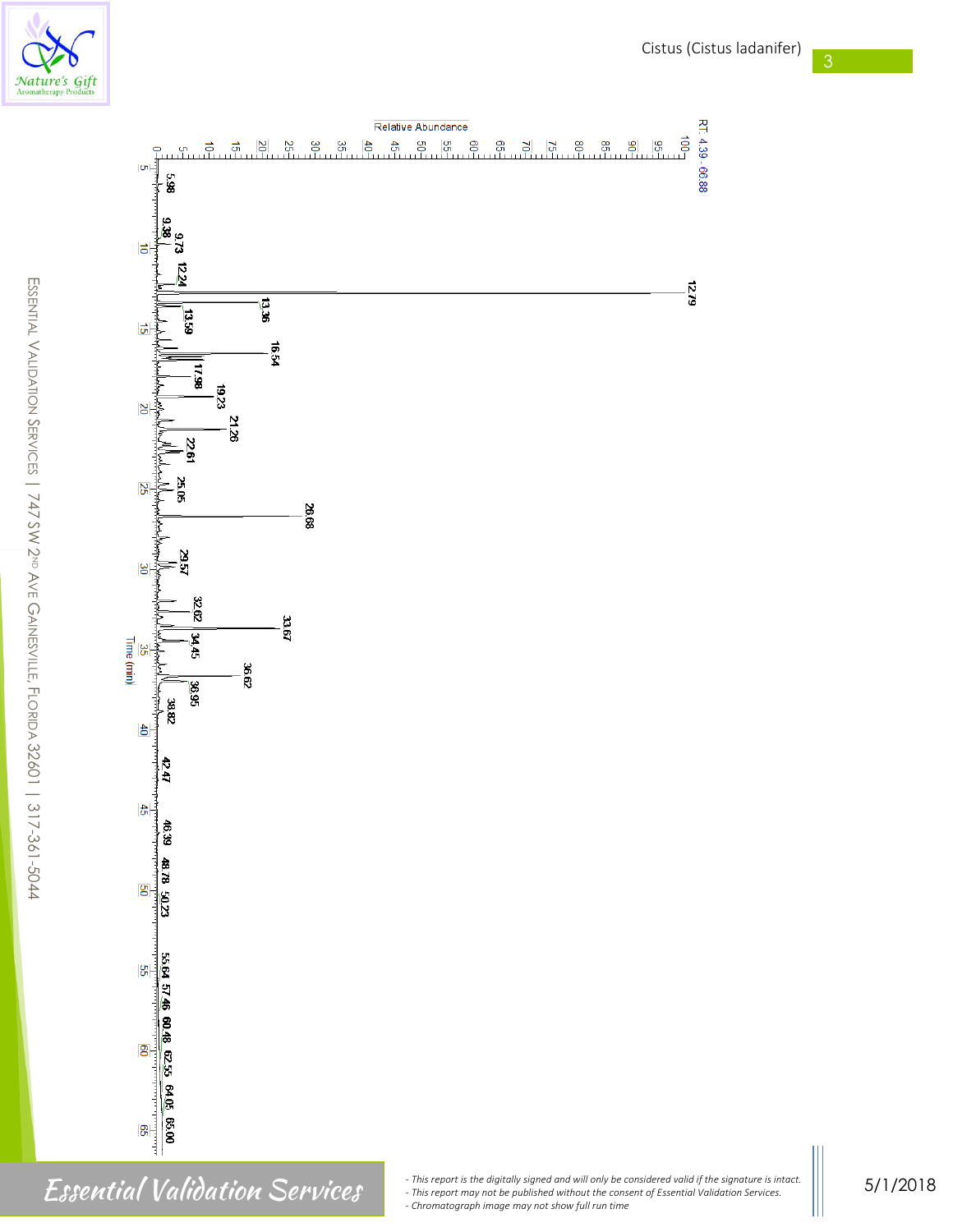

| <b>Total Percentage</b> |           | 91.16%            |                                    |                |                            |
|-------------------------|-----------|-------------------|------------------------------------|----------------|----------------------------|
| <b>Peak Number</b>      | <b>RT</b> | Area %            | <b>Compound Name</b>               | R <sub>l</sub> | <b>Chemical Family</b>     |
| 1                       | 5.98      | 0.21%             | Dimethyl, 1, 3-hexadiene <z></z>   | 760.00         | Alkadiene                  |
| 2                       | 6.43      | 0.05%             | Toluene                            | 765.00         | Simple Phenolic            |
| 3                       | 9.38      | 0.09%             | trans-Salvene                      | 847.50         | Normonoterpene             |
| 4                       | 9.73      | 0.58%             | 2,6-Dimethyl-1,5-heptadiene        | 855.00         | Alkadiene                  |
| 5                       | 10.97     | 0.04%             | <b>Styrene</b>                     | 893.00         | Phenylpropanoid            |
| 6                       | 12.24     | 0.77%             | Tricyclene                         | 923.00         | Monoterpene                |
| 7                       | 12.47     | 0.18%             | alpha-Thujene                      | 927.80         | Monoterpene                |
| 8                       | 12.79     | 28.34%            | alpha-Pinene                       | 936.10         | Monoterpene                |
| 9                       | 13.21     | 0.01%             | alpha-Fenchene                     | 946.00         | Monoterpene                |
| 10                      | 13.36     | 4.37%             | Camphene                           | 950.30         | Monoterpene                |
| 11                      | 13.59     | 1.02%             | Thuja- $2,4(10)$ -diene            | 953.00         | Monoterpene                |
| 12                      | 14.41     | 0.08%             | Sabinene                           | 973.00         | Monoterpene                |
| 13                      | 14.54     | 0.41%             | beta-Pinene                        | 974.00         | Monoterpene                |
| 14                      | 15.17     | 0.52%             | 3-ethenyl-1,2-dimethyl-1,4-Cyclohe |                |                            |
| 15                      | 15.71     | 0.67%             | alpha-Phellandrene                 | 1002.00        | Monoterpene                |
| 16                      | 16.21     | 0.85%             | alpha-Terpinene                    | 1014.00        | Monoterpene                |
| 17                      | 16.54     | 4.81%             | para-Cymene                        | 1024.30        | Monoterpene                |
| 18                      | 16.73     | 2.14%             | Limonene                           | 1029.50        | Monoterpene                |
| 19                      | 16.73     | <b>Co-Eluting</b> | beta-Phellandrene                  | 1030.00        | Monoterpene                |
| 20                      | 16.83     | 0.55%             | 1,8-Cineole                        | 1031.80        | Monoterpene Ether          |
| 21                      | 16.94     | 1.98%             | (Z)-beta-Ocimene                   | 1037.80        | Monoterpene                |
| 22                      | 17.98     | 1.47%             | gamma-Terpinene                    | 1054.00        | Monoterpene                |
| 23                      | 18.27     | 0.10%             | Acetophenone                       | 1061.00        | Simple Phenolic            |
| 24                      | 19.23     | 2.83%             | Terpinolene                        | 1092.10        | Monoterpene                |
| 25                      | 19.62     | 0.16%             | para-Cymenene                      | 1092.43        | Monoterpene                |
| 26                      | 19.78     | 0.25%             | Linalool                           | 1099.00        | Monoterpenol               |
| 27                      | 20.00     | 0.46%             | cis-Rose oxide                     |                | 1110.00 Monoterpene Ether  |
| 28                      | 20.70     | 0.78%             | alpha-Campholenal                  | 1125.29        | Monoterpene Aldehyde       |
| 29                      | 21.17     | 0.25%             | 3-nonen-2-one                      |                | 1137.86 Monoterpenol       |
| 30                      | 21.26     | 3.20%             | trans-Pinocarveol                  | 1143.75        | Monoterpenol               |
| 31                      | 21.45     | 0.36%             | Camphor                            |                | 1147.55 Monoterpene Ketone |
| 32                      | 22.08     | 0.31%             | Isoborneol                         | 1159.70        | Monoterpenol               |
| 33                      | 22.15     | 0.69%             | Pinocarvone                        | 1161.43        | Monoterpene Ketone         |
| 34                      | 22.31     | 1.03%             | Borneol                            | 1168.71        | Monoterpenol               |
| 35                      | 22.61     | 1.24%             | Isopinocamphone                    | 1172.00        | Monoterpene Ketone         |
| 36                      | 22.72     | 1.05%             | Terpinen-4-ol                      | 1180.57        | Monoterpenol               |
| 37                      | 23.00     | 0.17%             | <b>UK Cistus</b>                   |                |                            |
| 38                      | 23.21     | 0.26%             | alpha-Terpineol                    | 1191.71        | Monoterpenol               |
| 39                      | 23.44     | 0.62%             | Myrtenal                           | 1200.43        | Monoterpene Aldehyde       |
| 40                      | 23.92     | 0.16%             | Verbenone                          | 1213.80        | Monoterpene Ketone         |
| 41                      | 24.32     | 0.17%             | beta-Cyclocitral                   | 1221.00        | Monoterpene                |
| 42                      | 24.66     | 0.71%             | (E)-Ocimenone                      | 1239.00        | Monoterpene Ketone         |
| 43                      | 25.05     | 0.76%             | cis-Isogeraniol                    |                | 1252.00 Monoterpenol<br>Ш  |

m

Finis report is the digitally signed and will only be considered valid if the signature is intact.<br>
This report may not be published without the consent of Essential Validation Services.<br>
Chromatograph image may not show f *- This report may not be published without the consent of Essential Validation Services. - Chromatograph image may not show full run time*